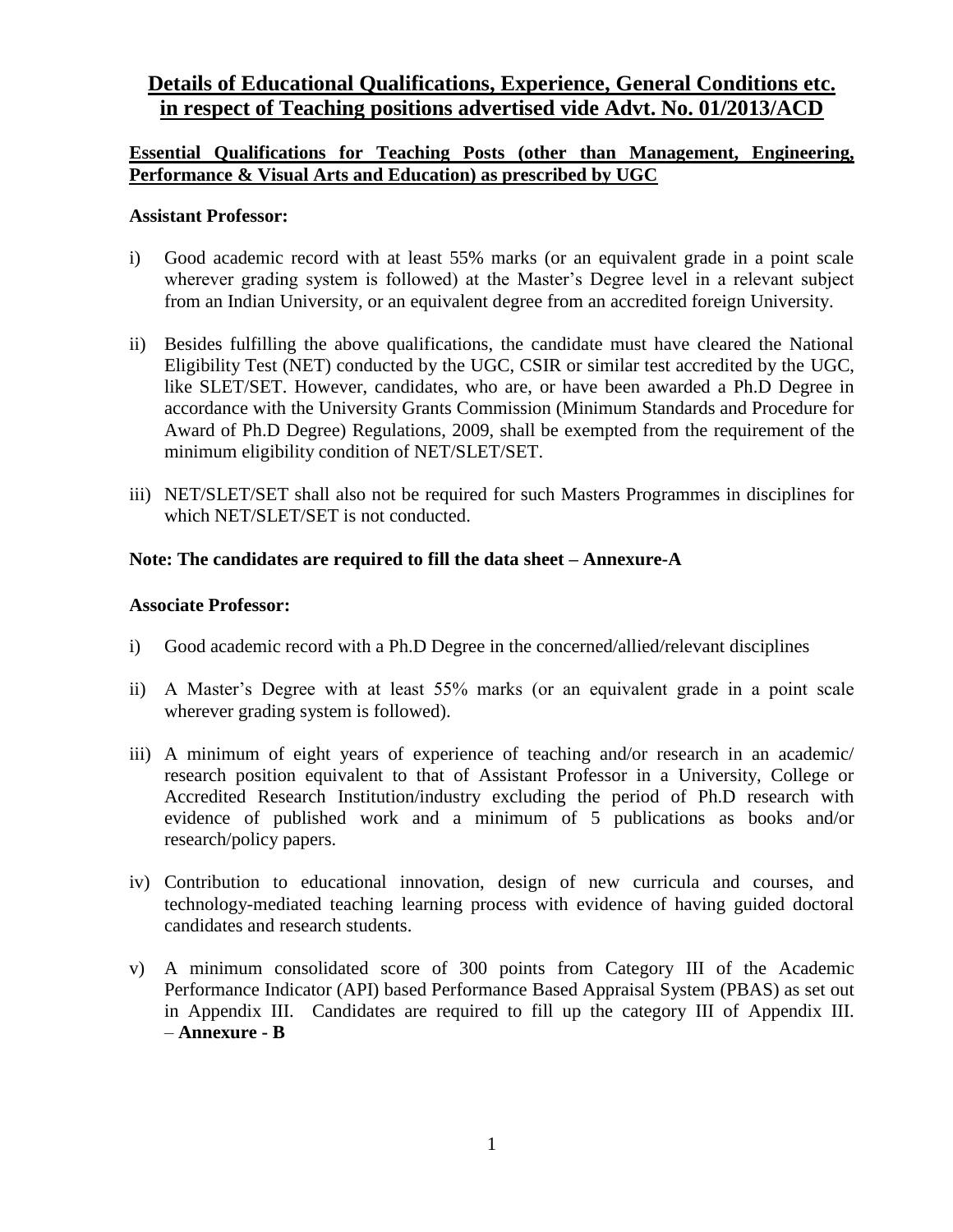## **Professor:**

**A.**

- i) An eminent scholar with PG and Ph.D qualification(s) in the concerned/allied/relevant discipline and published work of high quality, actively engaged in research with evidence of published work with a minimum of 10 publications as books and /or research/policy papers.
- ii) A minimum of ten years of teaching experience in University/College, and/or experience in research at the University/National Level Institutions/industries, including experience of guiding candidates for research at doctoral level.
- iii) Contribution to educational innovations, design of new curricula and courses, and technology mediated teaching learning process.
- iv) A minimum consolidated score requirement of 400 points from category III of the Academic Performance Indicator (API) based Performance Based Appraisal System (PBAS) as set out in Appendix III. Candidates are required to fill up the category III of Appendix III. -**Annexure - B**

#### **OR**

**B.** An outstanding professional, with established reputation in the relevant field, who has made significant contributions to the knowledge in the concerned/allied/relevant discipline, to be substantiated by credentials.

## **Field of Specialization and desirable qualification**

## **Professor:**

**Library Science:** *Specialization:* Bibliometrics or Information Processing and Retrieval **Anthropology:** *Specialization:* Environmental (Social) Anthropology **Statistics:** *Specialization:* Applied Statistics **Geology:** *Specialization:* Structural Geology **Biochemistry:** *Specialization:* Protein/Cell Bio-Chemistry **Agriculture:** *Specialization:* Agronomy **Computer Science:** *Specialization:* Core Computer Science preferably with Computer Graphics

**Associate Professors:**

**Anthropology:** *Specialization:* Physical Anthropology **Life Sciences:** *Specialization:* Botany **Nutritional Science:** *Desirable:* M.Sc. in Home Science (Food & Nutrition) and/or (Dietetics/Clinical Nutrition) **Child Development:** *Desirable:* Master's Degree in Home Science (Child Development) /Human Development and Family Studies / Human Development and Childhood Studies. **Agriculture:** *Specialization:* Food Technology/Dairy Technology **Tourism Hospitality Services Sectoral Management:** *Specialization:* 1UR / (1UR-OH) Hospitality **Social Work:** *Desirable:* (i) MSW/MA in Social Work (ii) minimum 25% weightage in Field Practicum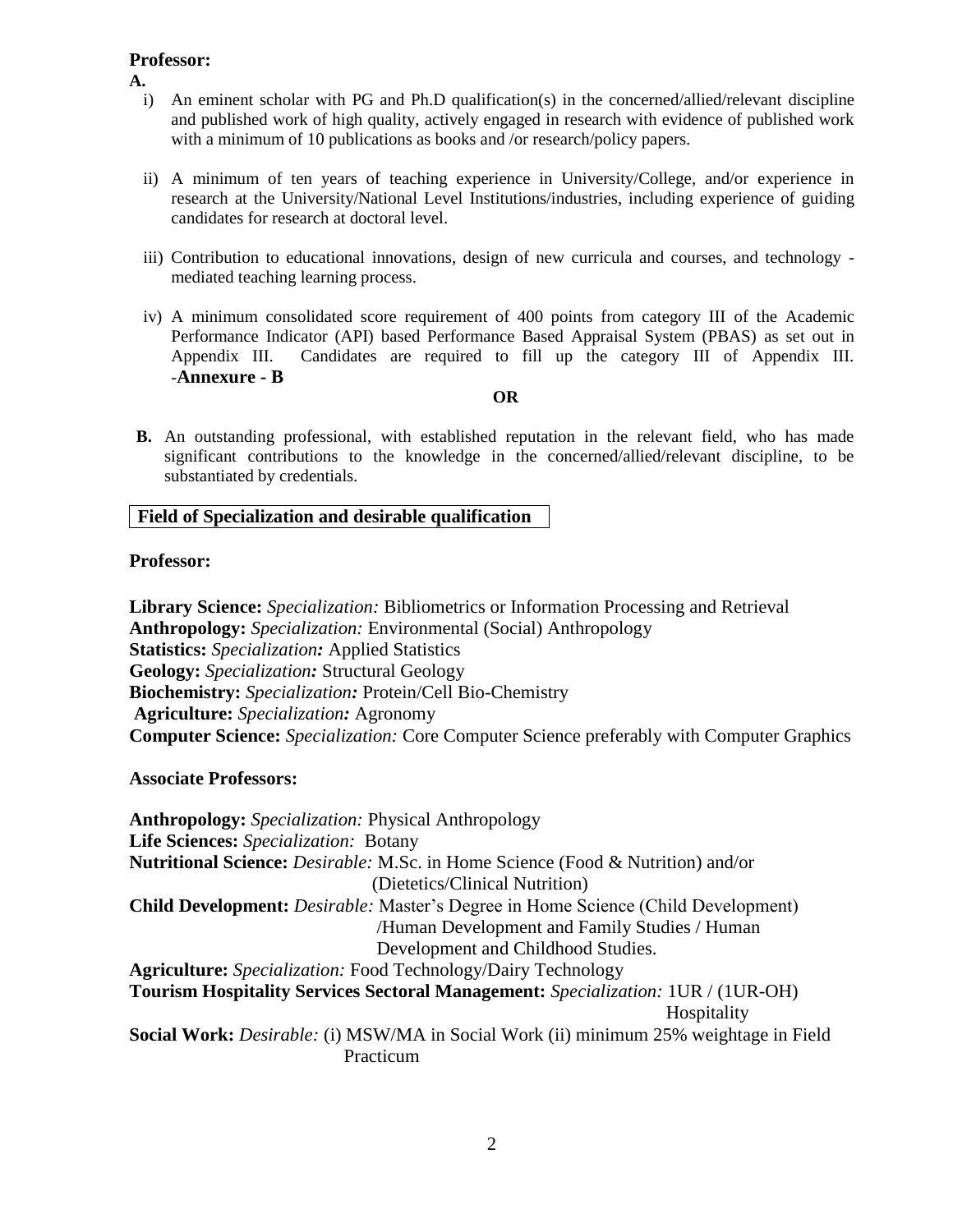**Library Sciences:** *Specialization:* Bibliometrics or Information Processing and Retrieval **Geology:** *Specialization:* Economic Geology **Mathematics:** *Specialization:* Applied Mathematics **Nutritional Science:** *Desirable:* M.Sc. (Food Science & Technology) and/or M.Sc. in Home Science (Food & Nutrition with specialization in Food Science) **Child Development:** *Desirable:* Master's Degree in Home Science (Child Development) /Human Development and Family Studies / Human Development and Childhood Studies. **Agriculture:** *Specialization:* (1UR) Soil Science, (1UR) Plant Breeding/Plant Bio-Technology, (1SC) Food Science and Technology, (1OBC) Agriculture **Economics Nursing:** *Specialization:* Medical Surgical or Maternal Nursing **Tourism Hospitality Services Sectoral Management:** *Specialization:* (1UR) / (1OBC) Hospitality (Initially for five years) **Extension Development Studies:** *Desirable:* M. A. & Ph. D in Economics with specialization in Development Studies with two years work experience in Development Study Centres. **Social Work:** *Desirable:* (i) MSW/MA in Social Work (ii) minimum 25% weightage in Field Practicum **Translation Studies and Training:** *Desirable:* Experience in translation

## **Essential Qualifications in Management Discipline**

## **Assistant Professors:**

i) First Class Masters Degree in Business Management / Administration / in a relevant management related discipline or first class in two year full time PGDM declared equivalent by AIU / accredited by the AICTE / UGC;

## **OR**

First Class graduate and professionally qualified Charted Accountant / Cost and Works Accountant / Company Secretary of the concerned statutory bodies.

- ii) Besides fulfilling the above qualifications, the candidate must have cleared the National Eligibility Test (NET) conducted by the UGC, CSIR or similar test accredited by the UGC, like SLET/SET. However, candidates, who are, or have been awarded a Ph.D Degree in accordance with the University Grants Commission (Minimum Standards and Procedure for Award of Ph.D Degree) Regulations, 2009, shall be exempted from the requirement of the minimum eligibility condition of NET/SLET/SET.
- iii) NET/SLET/SET shall also not be required for such Masters Programmes in disciplines for which NET/SLET/SET is not conducted.

## **Note: The candidates are required to fill the data sheet – Annexure-A**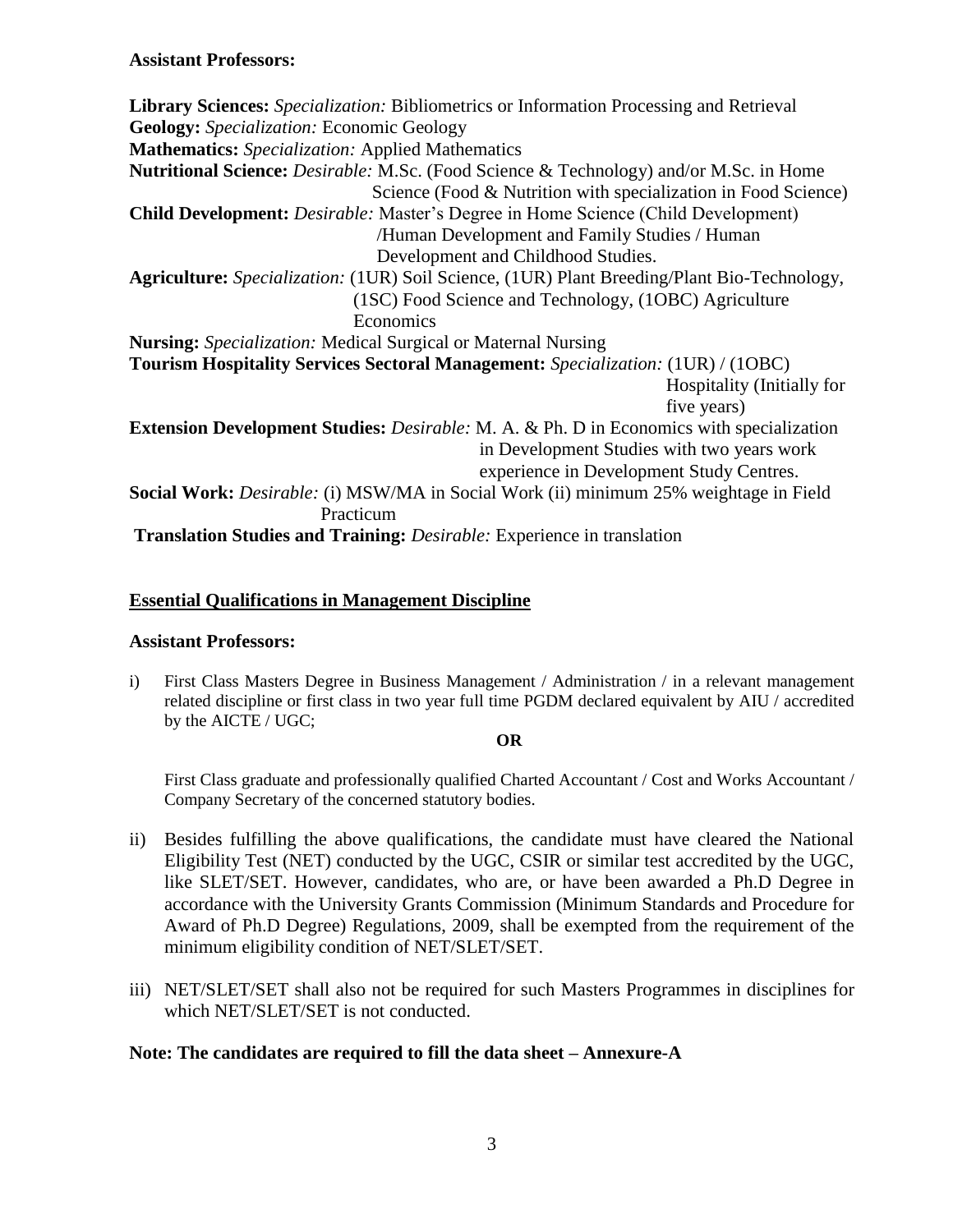### **Associate Professors:**

1. Consistently good academic record with at least 55% marks (or an equivalent grade in a point scale wherever grading system is followed) in Master's Degree in Business Management / Administration / in a relevant management related discipline or first class in two years full time PGDM declared equivalent by AIU / recognized by the AICTE / UGC;

#### **OR**

First Class graduate and professionally qualified Charted Accountant / Cost and works Accountant / Company Secretary of the concerned statutory body.

- 2. Ph.D. or Fellow of Indian Institute of Management or of an Institute recognized by AICTE and declared equivalent by the AIU.
- 3. A minimum of eight years' experience of teaching / industry / research / professional at managerial level excluding the period spent for obtaining the research degree.

### OR

*In the event the candidate is from industry and the profession, the following requirements shall constitute as essential requirements:*

i) Consistently good academic record with at least 55% marks (or an equivalent grade in a point scale wherever grading system is followed) in Master's Degree in Business Management / Administration / in a relevant management related discipline or first class in two years full time PGDM declared equivalent by AIU / recognized by AICTE / UGC,

#### **OR**

First Class graduate and professionally qualified Charted Accountant / Cost and Works Accountant / Company Secretary of the concerned statutory body.

ii) A minimum of ten years experience of teaching / industry / research / profession, out of which five years must be at the level of Assistant Professor or equivalent excluding the period spent for obtaining research degree. The candidate should have Professional work experience, which is significant and can be recognized at national / international level as equivalent to Ph.D. and ten years managerial experience in industry / profession of which at least five years should be at the level comparable to that of lecturer / assistant professor.

### **Professors:**

1. Consistently good academic record with at least 55% marks (or an equivalent grade in a point scale wherever grading system is followed) in Master's Degree in Business Management / Administration / in a relevant discipline or consistently good academic record with at least 55% marks (or an equivalent grade in a point scale wherever grading system is followed) in two year full time PGDM declared equivalent by AIU / recognized by the AICTE / UGC;

### **OR**

First Class graduate and professionally qualified Chartered Accountant / Cost and works Accountant / Company Secretary of the concerned statutory body.

2. Ph. D. or Fellow of Indian Institute of Management or of an Institute recognized by AICTE and declared equivalent by the AIU.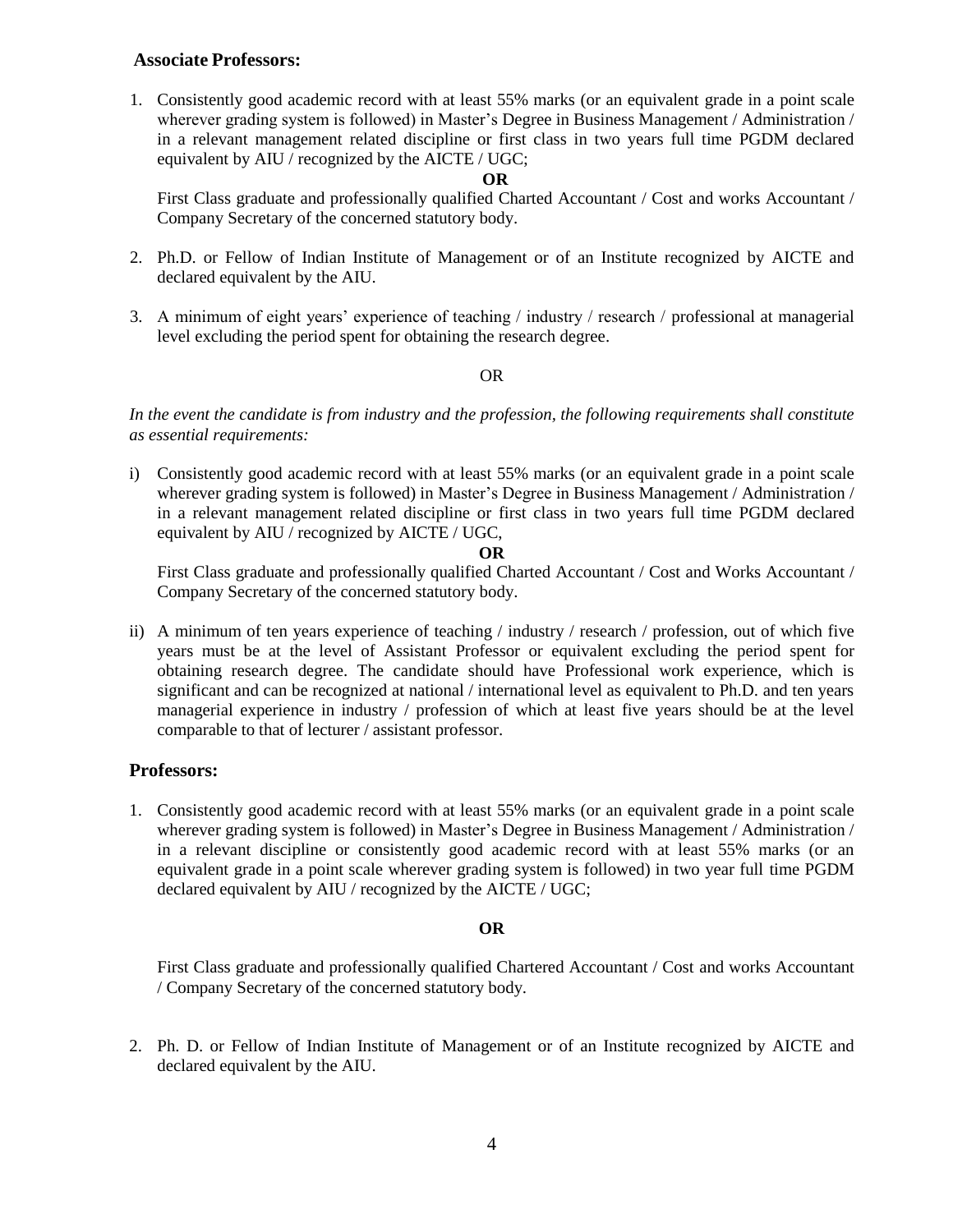3. A minimum of ten years' experience of teaching / industry / research / professional out of which five years must be at the level of Reader or equivalent excluding the period spent for obtaining the research degree.

#### **OR**

*In the event the candidate is from industry and the profession, the following shall constitute as essential:*

i) Consistently good academic record with at least 55% marks (or an equivalent grade in a point scale wherever grading system is followed) in Master's Degree in Business Management / Administration / in a relevant management related discipline or consistently good academic record with at least 55% marks (or an equivalent grade in a point scale wherever grading system is followed) in two years full time PGDM declared equivalent by AIU / recognized by the AICTE / UGC.

#### **OR**

First Class graduate and professionally qualified Charted Accountant / Cost and works Accountant / Company Secretary of the concerned statutory body.

ii) The candidate should have professional work experience which is significant and can be recognized at national / International level as equivalent to Ph. D. and twelve years' managerial experience in industry / profession of which at least eight years should be at least at a level comparable to that of Reader/Assistant Professor.

## **Specialization: Professor: (1UR) Marketing; & (1UR) Operation Management; Associate Professor: (1SC) Operation Management; Assistant Professor (1UR) Operation Management**

## **Desirable for all posts:**

- i) Teaching, Teaching, research, and / or professional experience in a reputed organization;
- ii) Published work, such as research papers, patents filed / obtained, books and / or technical reports;
- iii) Experience of guiding the project work / dissertation of PG / Research Students or supervising R&D projects in industry;
- iv) Demonstrated leadership in planning and organizing academic, research, industrial and / or professional activities; and
- v) Capacity to undertake / lead sponsored R&D consultancy and related activities.
- vi) **Desirable in Operations Management***:* M.Tech in Computer Science and Engineering /Software Engineering/Industrial Engineering / Industrial Management / Production Engineering **OR** MBA in operations/Systems/Information Technology with Engineering or Science (Mathematics or Statistic) background

## **Essential Qualifications of Teaching Faculty in Engineering & Technology Discipline**

### **Assistant Professor:**

- i) First Class Masters Degree in the appropriate branch of Engineering (Engg.) & Technology (Tech.)
- ii) Besides fulfilling the above qualifications, the candidate must have cleared the National Eligibility Test (NET) conducted by the UGC, CSIR or similar test accredited by the UGC,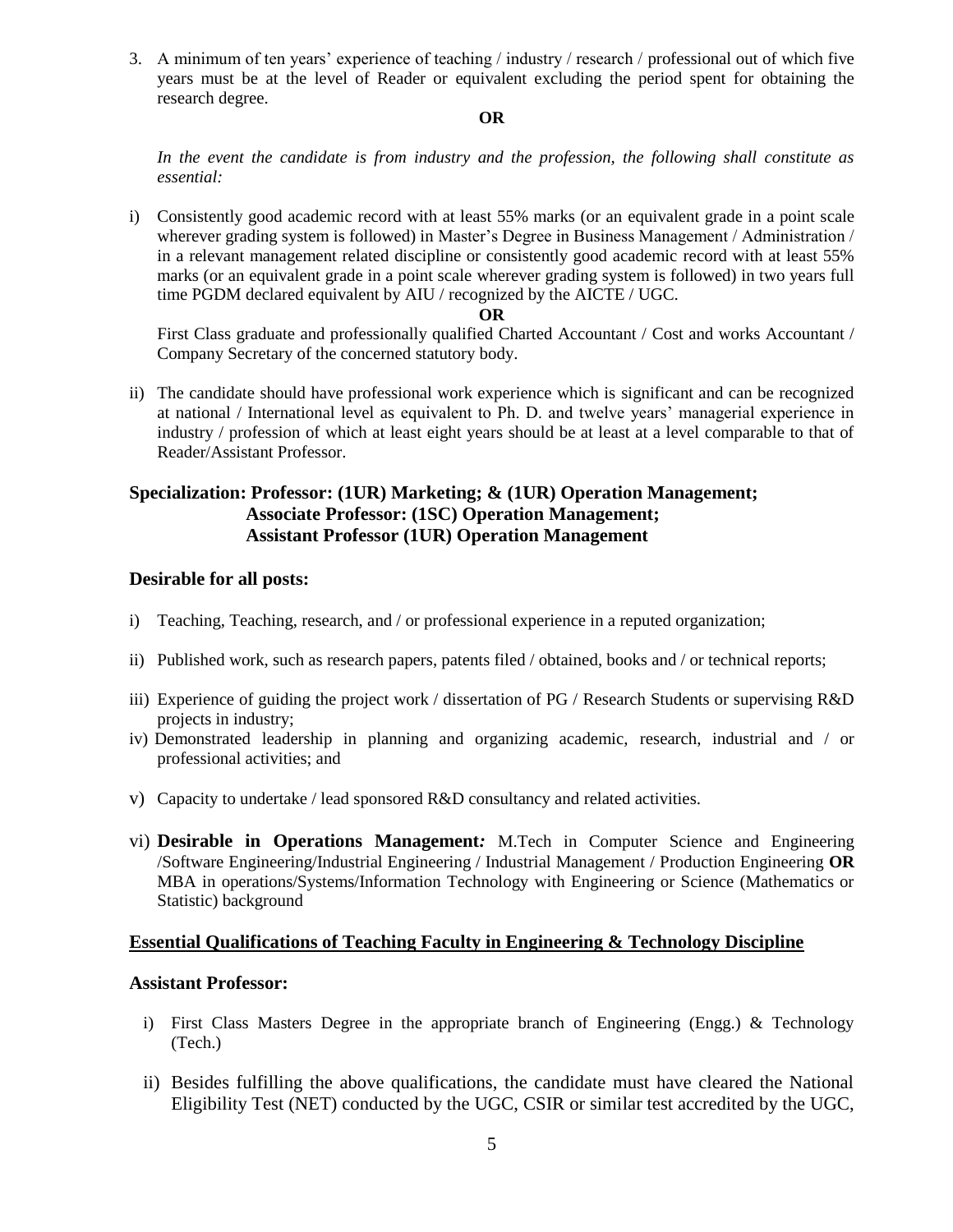like SLET/SET. However, candidates, who are, or have been awarded a Ph.D Degree in accordance with the University Grants Commission (Minimum Standards and Procedure for Award of Ph.D Degree) Regulations, 2009, shall be exempted from the requirement of the minimum eligibility condition of NET/SLET/SET.

iii) NET/SLET/SET shall also not be required for such Masters Programmes in disciplines for which NET/SLET/SET is not conducted.

#### **Desirable:**

(i) Teaching, Research industrial and / or Professional Experience in a reputed organization; (ii)Papers presented at Conferences and/ or in referred journals

### **Note: The candidates are required to fill the data sheet – Annexure-A**

#### **Associate Professor:**

A Ph. D degree with First Class at Bachelor's or Master's degree in appropriate branch of Engg. & Tech. and experience of 8 years in Teaching, research and / or Industry at the level of Lecturer or equivalent grade, excluding period spent on obtaining the research degree.

#### **OR**

*In the event the candidate is from Industry and other Profession the following shall constitute as essential;* 

- (i) First class Master's degree in the appropriate branch of Engineering and Technology;
- (ii) Significant Professional work which can be recognized as equivalent to a Ph. D degree in appropriate branch of Engineering & Technology and industrial/professional experience of 08 years in a position equivalent to level of Lecturer;

Provided that the recognition of significant professional shall be valid only if the same is recommended unanimously by a three member of experts appointed by the Vice Chancellor of the University

#### **Desirable:**

- a) Teaching, research industrial and / or Professional experience in a reputed organization;
- b) Published work, such as research papers, patents field/obtained, books, and/or technical reports;
- c) Experience of guiding of project work/dissertation of PG/research student or supervising R&D projects in an industry

### **Professor:**

A Ph. D degree with first class at Bachelor's or Master's Degree in the appropriate branch of Engineering & Technology, and experience of 10 years in Teaching, Research and/or Industry, out of which at least 05 years at the level of Assistant Professor, Reader or equivalent grade.

### **OR**

*In the event the candidate is from Industry and Profession, the following shall constitute a essential;*

- i. First class Master's degree in the appropriate branch of Engineering and Technology;
- ii. Significant Professional work which can be recognized as equivalent to a Ph. D degree in appropriate branch of Engineering & Technology and industrial/professional experience of 10 years, out of which at least 05 years at a senior level of Assistant Professor/Reader, provided that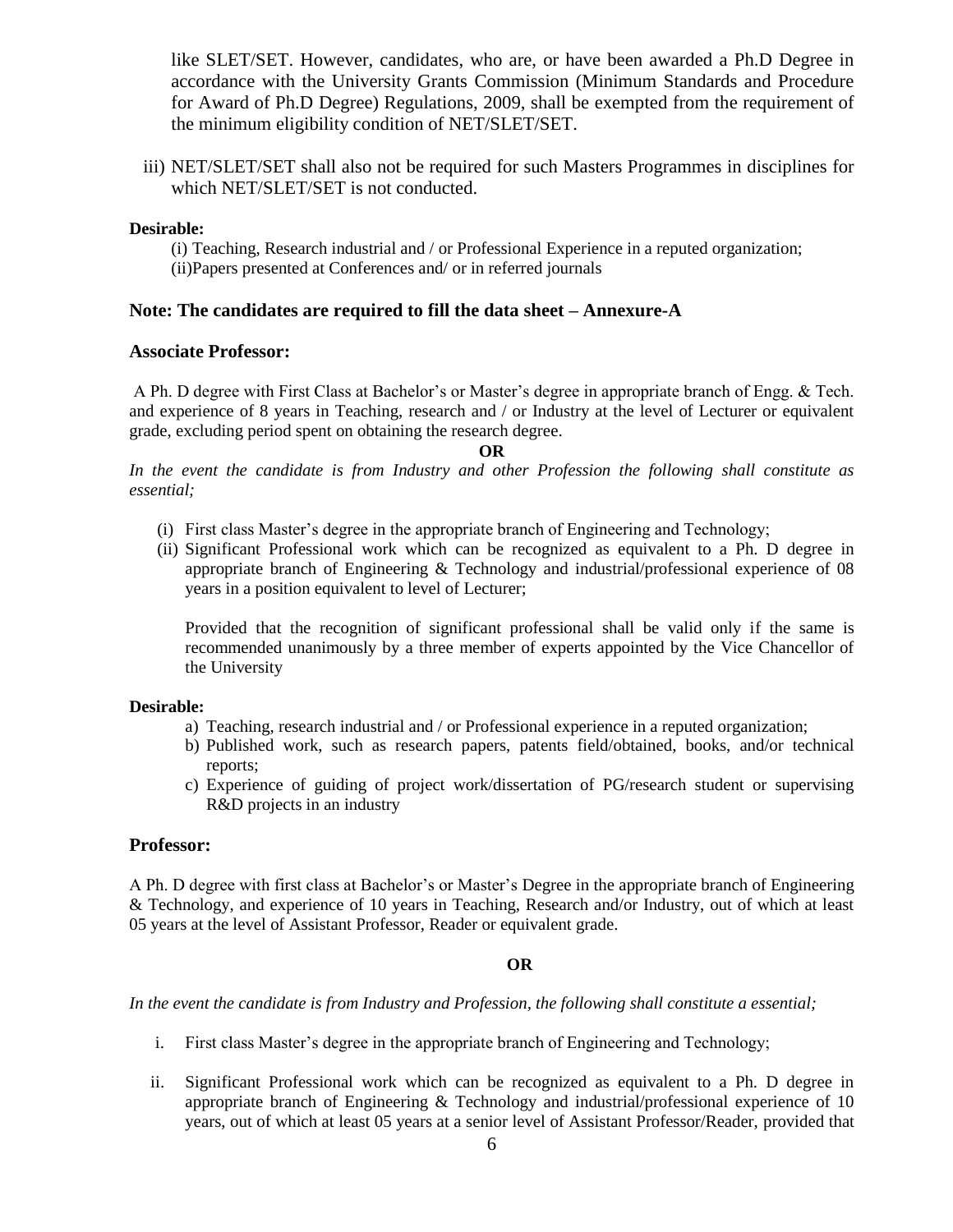the recognition of significant professional shall be valid only if the same is recommended unanimously by a three member of experts appointed by the Vice Chancellor of the University

### **Desirable:**

- a) Teaching, research industrial and / or Professional experience in a reputed organization;
- b) Published work, such as research papers, patents field/obtained, books, and/or technical reports;
- c) Experience of guiding of project work/dissertation of PG/research student or supervising R&D projects in industry
- d) Demonstrated leadership in planning and organizing Academic, Research, Industrial and /or Professional activities;
- e) Capacity to undertake/lead the sponsored R&D consultancy and related activities

### **Specialization and desirable**

#### **Professor:**

**Electrical Engineering:** *Specialization:* Any field of Electrical /Electronic /Instrumentation /Communication Engineering

#### **Associate Professor:**

**Electrical Engineering:** *Specialization:* Any field of Electrical /Electronic /Instrumentation /Communication Engineering

**Assistant Professor: Civil Engineering:** *Specialization:* Any field of Civil Engineering

**Electrical Engineering:** *Specialization:* Any field of Electrical /Electronic /Instrumentation /Communication Engineering

### **Essential Qualifications in Performance & Visual Arts**

### **MUSIC AND DANCE DISCIPLINE**

### **Assistant Professor:**

#### **1.**

- i) Good academic record with at least 55% marks (or an equivalent grade in a point scale wherever grading system is followed) at the Master's Degree level, in the relevant subject or an equivalent degree from an Indian/Foreign University.
- ii) Besides fulfilling the above qualifications, candidates must have cleared the National Eligibility Test (NET) for lecturers conducted by the UGC, CSIR, or similar test accredited by the UGC. However, candidates, who are, or have been awarded Ph. D*.* Degree in accordance with the University Grants Commission (Minimum Standards and Procedure for Award of Ph.D. Degree) Regulations, 2009, shall be exempted from the requirement of the minimum eligibility condition of NET/SLET/SET.
- iii) NET/SLET/SET shall also not be required for such Masters Programmes in disciplines for which NET/SLET/SET is not conducted.

#### **OR**

**1.** A traditional and a professional artist with highly commendable professional achievement in the concerned subject, who should have: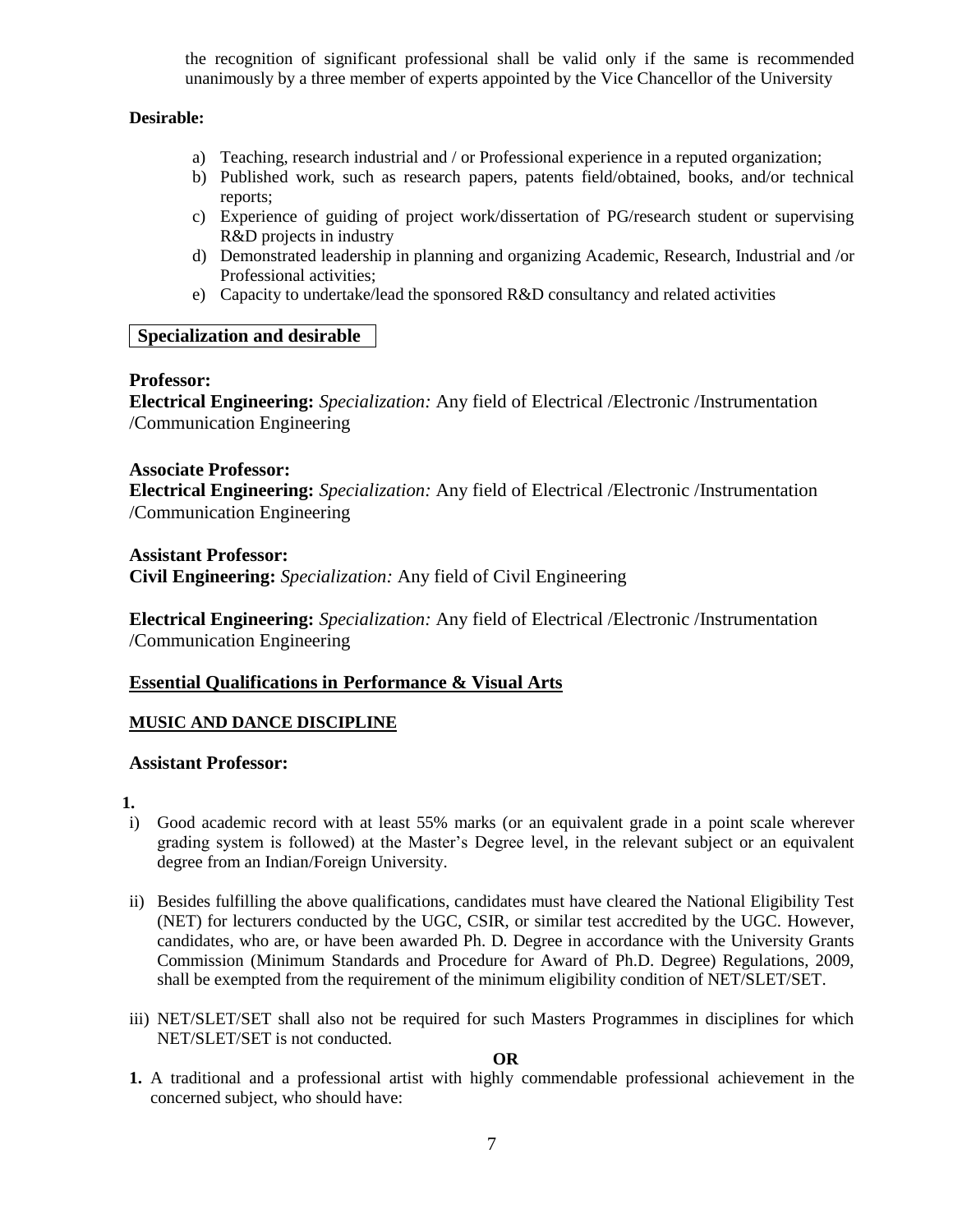- a) Studied under noted/reputed traditional masters and has thorough knowledge to explain the subject concerned;
- b) A high grade artist of AIR/TV; and
- c) Ability to explain the logical reasoning of the subject concerned and adequate knowledge to teach theory with illustrations in that discipline.

## **Note: The candidates are required to fill the data sheet – Annexure-A**

## **Associate Professor:**

**1.**

- i) Good academic record with doctoral degree, with performing ability of high professional standard.
- ii) Eight years of experience of teaching at the University, College level and/or research in University/national level institutions excluding the period spent for obtaining the research degree.
- iii) Has made significant contributions to the knowledge in the subject concerned, as evidenced by quality of publications.
- iv) Contribution to educational innovation such as designing of new courses, curricula and/or outstanding performing achievement in the field of specialization.

#### **OR**

- **1.** A traditional and a professional artist with highly commendable professional achievement in the concerned subject, who should be or have:
	- a) 'A' grade artist of AIR/TV;
	- b) Eight years of outstanding performing achievements in the field of specialization;
	- c) Experience in designing of new courses and /or curricula;
	- d) Participation in Seminars/Conferences in reputed institutions; and
	- e) Ability to explain the logical reasoning of the subject concerned and adequate knowledge to teach theory with illustrations in that discipline.

### **Professor:**

An eminent scholar with a doctoral degree actively and engaged in research with ten years of experience in teaching in University/College and/or research at the University/National level institutions including experience of guiding research at doctoral level with outstanding performing achievements in the field of specialization.

#### **OR**

A traditional and a professional artist with highly commendable professional achievement in the concerned subject, who should be or have:

- a) 'A' grade artist of AIR/TV;
- b) Twelve years of outstanding performing achievements in the field of specialization;
- c) Significant contributions in the field of specializations and ability to guide research;
- d) Participation in National/International Seminars/Conferences/ Workshops and/ or recipient of National/International Awards/Fellowships; and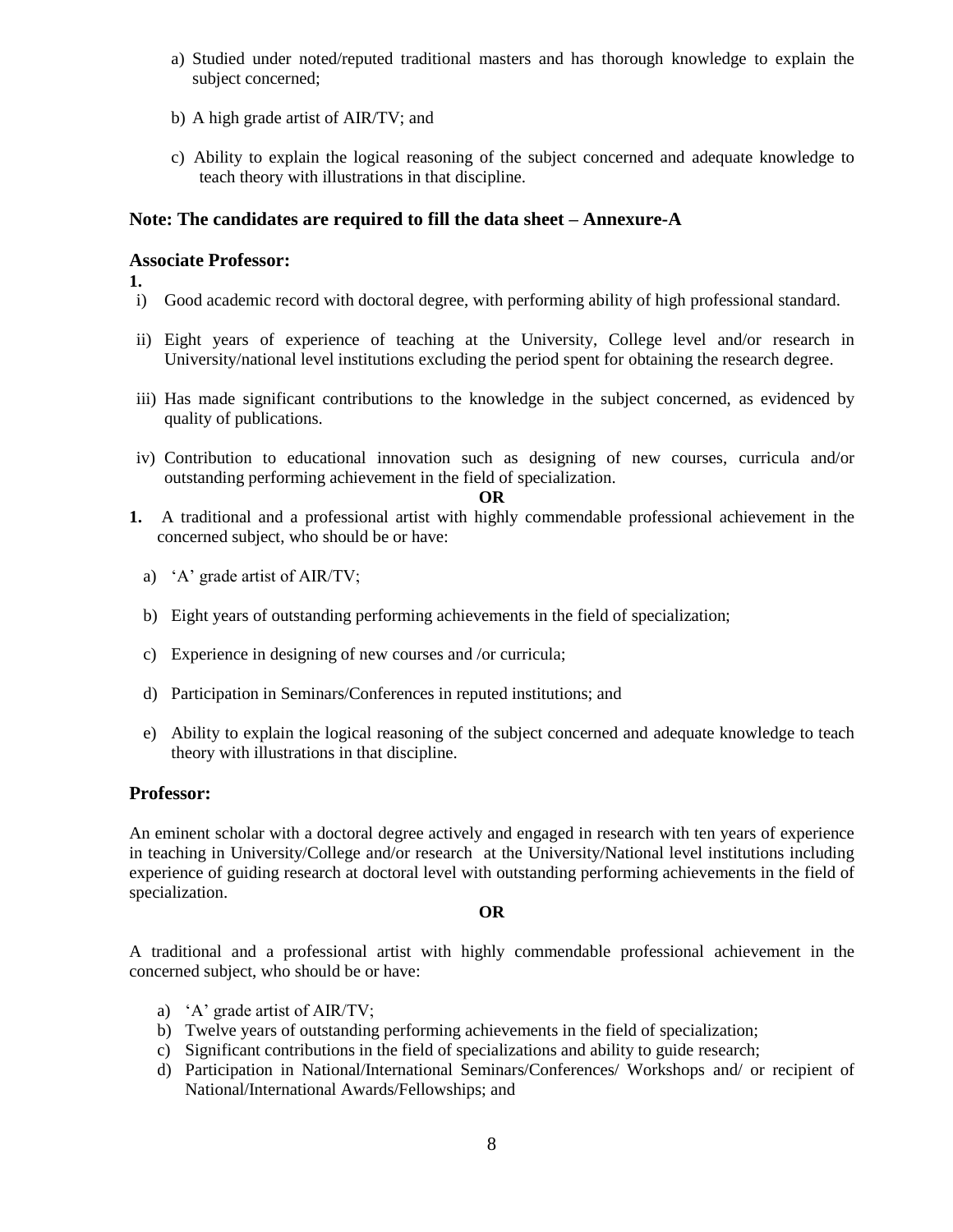e) Ability to explain the logical reasoning of the subject concerned and adequate knowledge to teach theory with illustrations in that discipline.

## **DRAMA DISCIPLINE:**

## **Assistant Professor:**

- **1.**
- i) Good academic record with at least 55% marks (or an equivalent grade in a point scale wherever grading system is followed) at the Master's Degree level, in the relevant subject or an equivalent degree from an Indian/Foreign University.
- ii) Besides fulfilling the above qualifications, candidates must have cleared the National Eligibility Test (NET) conducted by the UGC, CSIR, or similar test accredited by the UGC. However, candidates, who are, or have been awarded Ph. D. Degree in accordance with the University Grants Commission (Minimum Standards and Procedure for Award of Ph.D. Degree) Regulations 2009, shall be exempted from the requirement of the minimum eligibility condition of NET/SLET/SET.
- iii) NET/SLET/SET shall also not be required for such Masters Programmes in disciplines for which NET/SLET/SET is not conducted.

#### **OR**

- **1.** A traditional and a professional artist with highly commendable professional achievement in the concerned subject, who should be or have:
	- 1. A professional artist with first class degree/diploma from National School of Drama or any other such approved Institution in India or abroad;
	- 2. Five years of regular acclaimed performance in regional/ national/ international stage with evidence; and
	- 3. Ability to explain the logical reasoning of the subject concerned and adequate knowledge to teach theory with illustrations in said discipline.

## **Note: The candidates are required to fill the data sheet – Annexure-A**

### **Associate Professor:**

**1.**

- i) Good academic record with doctoral degree with performing ability of high professional standard as recommended by an expert committee constituted by the University concerned for the said purpose.
- ii) Eight years of experiences of teaching in a University / College and/ or research in University/national level institutions excluding the period spent for obtaining the research degree.
- iii) Has made significant contributions to the knowledge in the subject concerned, as evidenced by quality of publications.

Contributions to educational innovation such as designing new courses and/ or curricula and/ or outstanding performing achievements in the field of specializations.

**OR**

- **1.** A traditional and a professional artist with highly commendable professional achievement in the concerned subject, who should be or have:
	- 1. A recognized artist of Stage/ Radio/TV;
	- 2. Eight years of outstanding performing achievements in the field of specialization;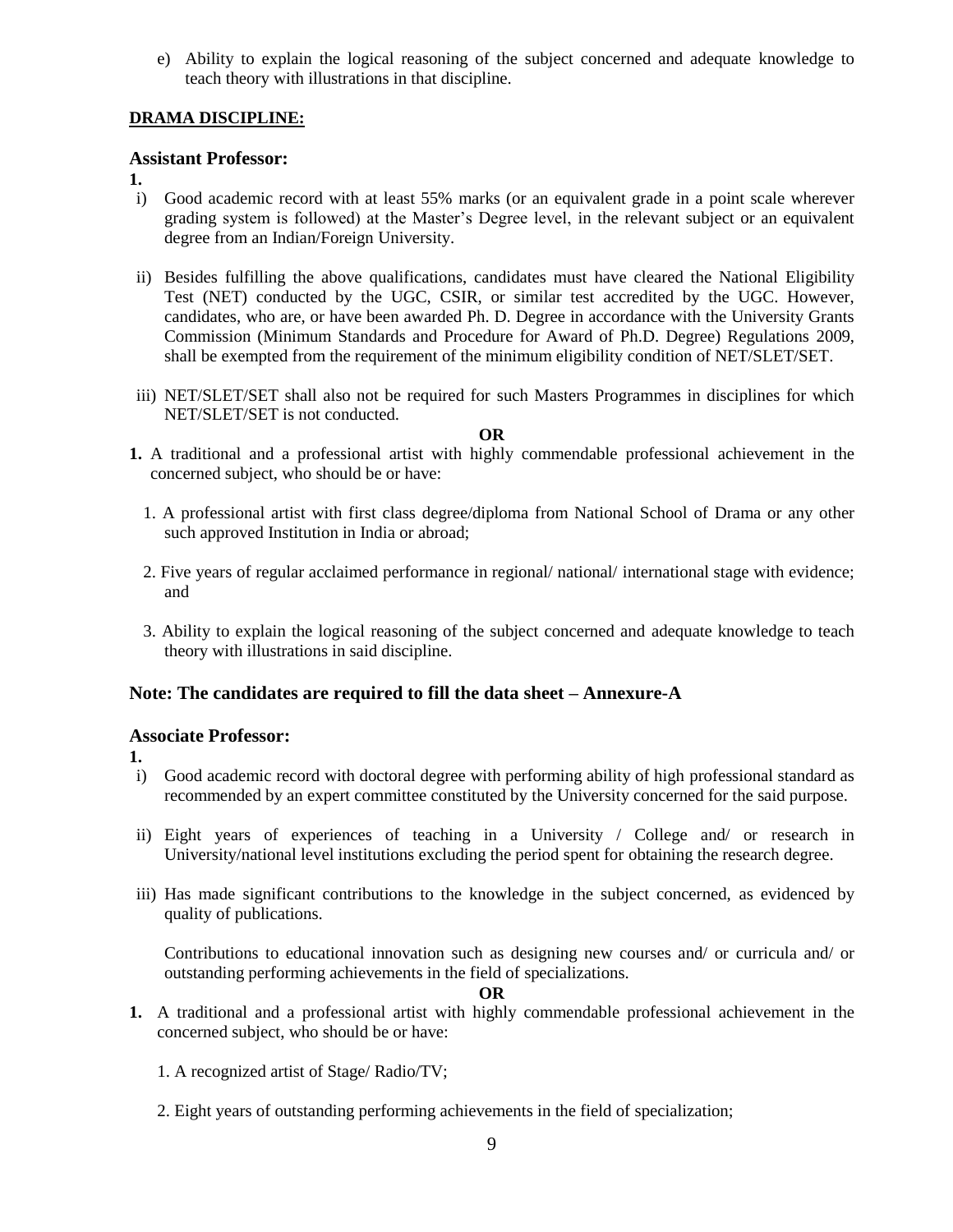- 3. Experience in designing of new courses and /or curricula;
- 4. Participation in Seminars/Conferences in reputed institutions; and
- 5. Ability to explain the logical reasoning of the subject concerned and adequate knowledge to teach theory with illustrations in that discipline.

#### **Professor:**

An eminent scholar with a doctoral degree actively engaged in research with ten years of experience in teaching and /or research at the University/National level institutions including experience of guiding research in doctoral level, with outstanding performing achievement in the field of specialization.

#### **OR**

A traditional and a professional artist with highly commendable professional achievement in the concerned subject, who should be or have:

- 1. Twelve years of outstanding performing achievements in the field of specialization;
- 2. Has made significant contributions in the field of specializations and has the ability to guide research;
- 3. Participation in National/International Seminars/Conferences/ Workshops and/ or recipient of National/International Awards/ Fellowships; and
- 4. Ability to explain the logical reasoning of the subject concerned and adequate knowledge to teach theory with illustrations.

### **VISUAL (FINE) ARTS DISCIPLINE**

#### **Assistant Professor:**

**1.**

- i) Good academic record with at least 55% marks (or an equivalent grade in a point scale wherever grading system is followed) at the Master's degree level, in the relevant subject or an equivalent degree from an Indian/Foreign University.
- ii) Besides fulfilling the above qualifications, candidates must have cleared the National Eligibility Test (NET) for lecturers conducted by the UGC, CSIR, or similar test accredited by the UGC. However, candidates, who are, or have been awarded a Ph.D*.* Degree, in accordance with the University Grants Commission (Minimum Standards and Procedure for Award of Ph.D. Degree) Regulations, 2009, shall be exempted from the requirement of the minimum eligibility condition of NET/SLET/SET.
- iii) NET/SLET/SET shall also not be required for such Masters Programmes in disciplines for which NET/SLET/SET is not conducted.

#### **OR**

- **1.** A Professional artist with highly commendable professional achievement in the concerned subject, who should have:
	- 1. First class Diploma in Visual (Fine) arts discipline from the recognized Institution of India/Abroad;
	- 2. Five years of experience of holding regular regional/National exhibitions/Workshops with evidence; and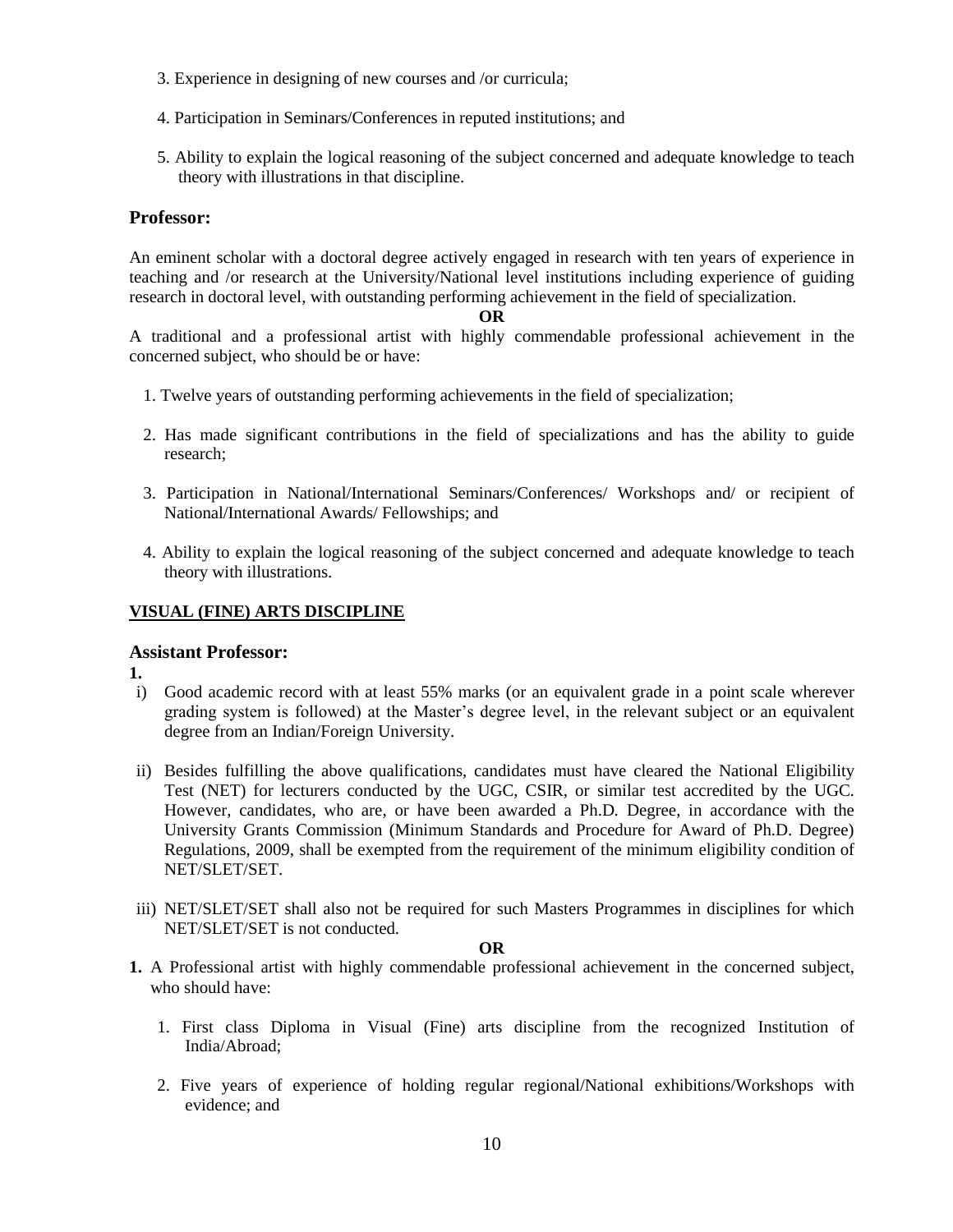3. Ability to explain the logical reasoning of the subject concerned and adequate knowledge to teach theory with illustrations in that discipline.

## **Note: The candidates are required to fill the data sheet – Annexure-A**

## **Associate Professor:**

**1.**

- i) Good academic record with doctoral degree, with performing ability of high professional standard.
- ii) Eight years of experience of teaching in a University / College and/ or research in University / national level institutions excluding the period spent for the research degree of M.Phil./ Ph. D.
- iii) Has made significant contributions to the knowledge in the subject concerned as evidenced by quality of publications.
- iv) Contributions to educational innovation such as: designing new courses and/ or curricula and/or outstanding performing achievements in the field of specializations.

### **OR**

- **1.** A Professional artist with highly commendable professional achievement in the concerned subject, who should have:
	- 1. A recognized artist of his/her own discipline;
	- 2. Eight years of outstanding performing achievements in the field of specialization;
	- 3. Experience in designing of new courses and /or curricula;
	- 4. Participation in Seminars/Conferences in reputed institutions; and
	- 5. Ability to explain the logical reasoning of the subject concerned and adequate knowledge to teach theory with illustrations in that discipline.

### **Professor:**

An eminent scholar with a doctoral degree actively engaged in research with ten years of experience in teaching and /or research at the University/National level institutions including experience of guiding research in doctoral level, with outstanding performing achievement in the field of specialization.

#### **OR**

A Professional artist with highly commendable professional achievement in the concerned subject, who should have:

- 1. Twelve years of experience of holding regular regional/national exhibition/workshops with evidence;
- 2. Significant contributions in the field of specialization and ability to guide research;
- 3. Participation in National/International Seminars/Conferences/ Workshops and/or recipient of National/International Awards/ Fellowships; and
- 4. Ability to explain the logical reasoning of the subject concerned and adequate knowledge to teach theory with illustrations in that discipline.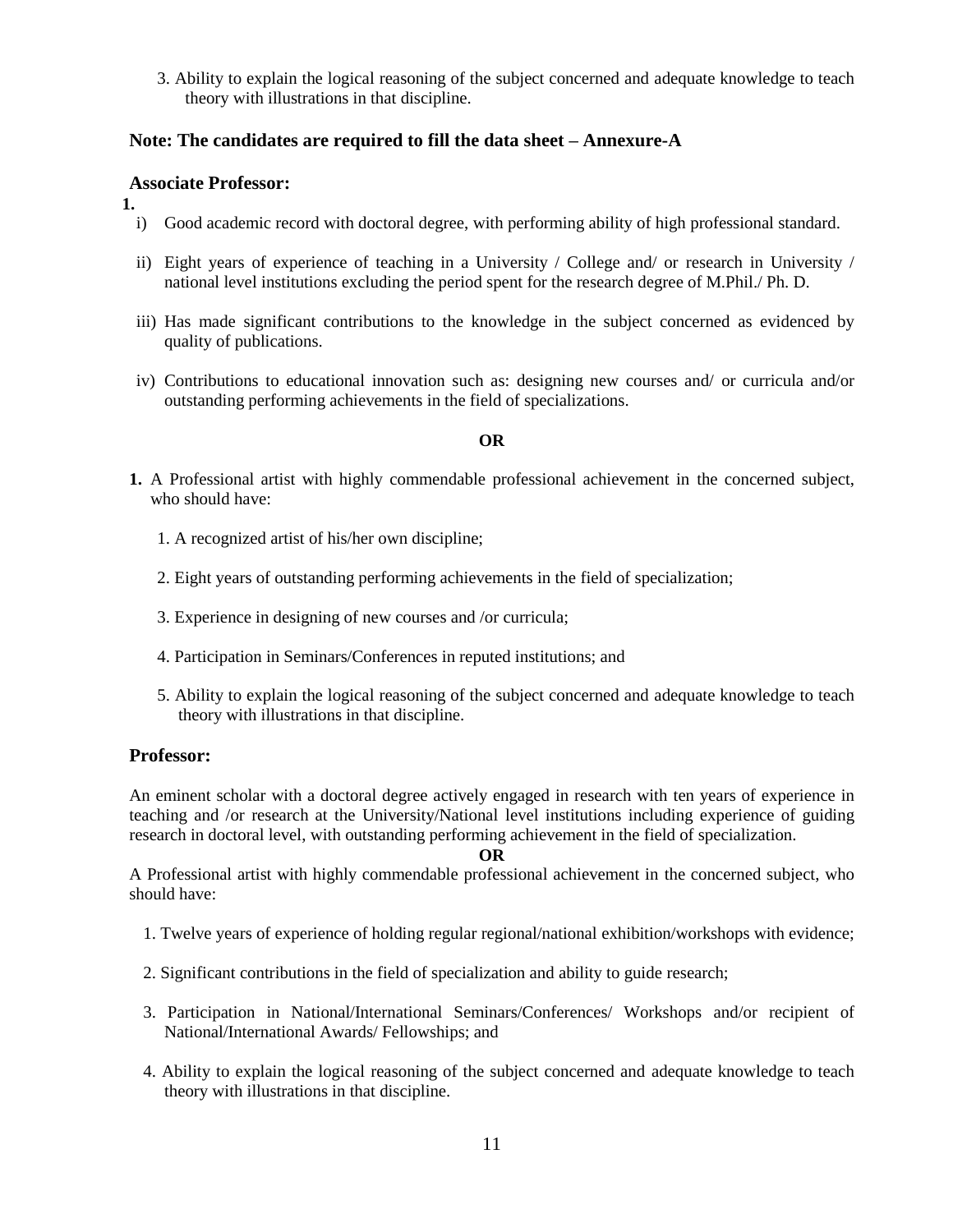## **Essential Qualifications in Education**

## **Assistant Professor:**

i) A Master's Degree in Arts/ Humanities/Sciences/Commerce and M.Ed. each with a minimum of 55% marks (or an equivalent grade in a point scale wherever grading system is followed)

## **OR**

M A (Education) and B. Ed. each with a minimum of 55% marks (or an equivalent grade in a point scale wherever grading system is followed) and

- ii) Besides fulfilling the above qualifications, the candidate must have cleared the National Eligibility Test (NET) conducted by the UGC, CSIR or similar test accredited by the UGC, like SLET/SET. However, candidates, who are, or have been awarded a Ph.D Degree in accordance with the University Grants Commission (Minimum Standards and Procedure for Award of Ph.D Degree) Regulations, 2009, shall be exempted from the requirement of the minimum eligibility condition of NET/SLET/SET.
- iii) NET/SLET/SET shall also not be required for such Masters Programmes in disciplines for which NET/SLET/SET is not conducted.

## **Note: The candidates are required to fill the data sheet – Annexure-A**

## **Associate Professor:**

i) A Master's Degree in Arts/ Humanities/Sciences/Commerce and M.Ed. each with a minimum of 55% marks (or an equivalent grade in a point scale wherever grading system is followed)

### **OR**

MA (Education) and B.Ed. each with a minimum of 55% marks (or an equivalent grade in a point scale wherever grading system is followed) and

- ii) Ph.D in Education; and
- iii) At least eight years of teaching experience in University department of education or College of Education, with a minimum of three years at the M.Ed level and has published work in the relevant area of specialization.

## **Essential Qualifications in Distance Education:**

## **Assistant Professor:**

- i) Good academic record with at least 55% marks or an equivalent grade of B in the 7 point scale with letter grades O,A,B,C,D,E and F at the Masters degree level in any subject from an Indian University, or an equivalent degree from a foreign University.
- ii) Besides fulfilling the above qualifications, candidates should have cleared the National Eligibility Test (NET) for Lecturers conducted by the UGC/CSIR or SLET. However, candidates, who are or have been awarded Ph.D degree in compliance of the "University Grants Commission (minimum standards and procedure for award of Ph.D degree),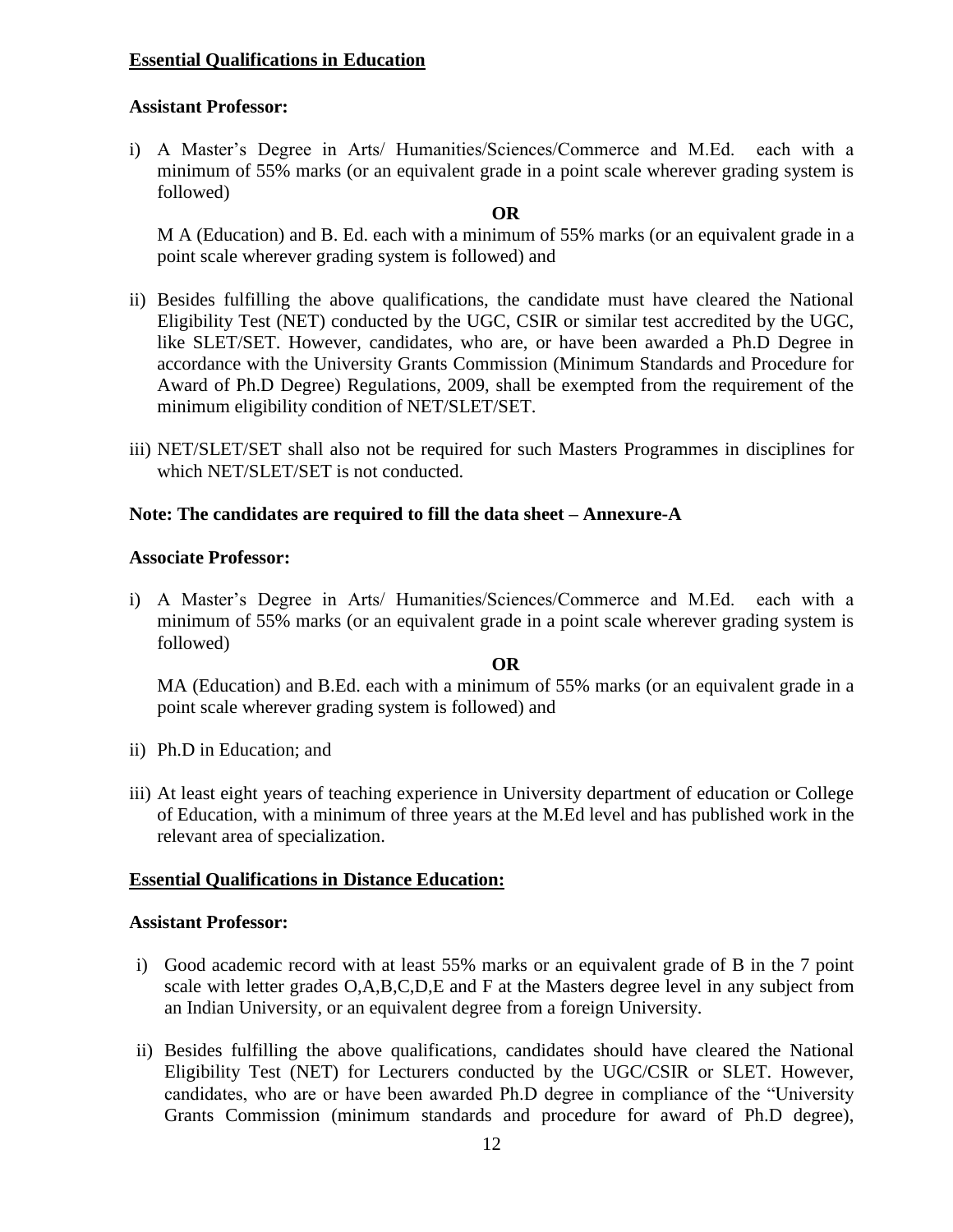Regulations 2009, shall be exempted from the requirement of the minimum eligibility conditions of NET/SLET.

iii) NET/SLET/SET shall also not be required for such Masters Programmes in disciplines for which NET/SLET/SET is not conducted.

## **Desirable**

- a) M A in Distance Education / Education / Psychology / Library Science/ Anthropology / Economics / Statistics/Political Sciences
- b) Familiarity with distance learning system
- c) Experience in conducting research (field survey based) for evaluation of academic programme(s)
- d) Experience in application of qualitative/quantitative research techniques and data analysis

## **Note: The candidates are required to fill the data sheet – Annexure-A**

### **Associate Professor:**

Good academic record with a doctoral degree in any discipline. In addition to this, candidates who join from outside the University system, shall also posses at least 55% of marks or an equivalent grade of B in the 7 point scale with letter grades O,A,B,C,D,E and F at the Master's degree level in any discipline. Eight years experience of teaching and / or research excluding the period spent for obtaining the research degrees and has made some mark in the areas of scholarship preferably in the areas in Education and Distance Education of Scholarship as evidenced by quality of publications, contribution to educational innovation, design of courses and curricula.

## **Specialization**

Evaluation research including application of statistics in Social Science Research.

## **Desirable**

- a) M A in Distance Education/Education
- b) Familiarity with distance learning system
- c) Experience in conducting research (field survey based) for evaluation of academic programmes
- d) Experience in application of qualitative/quantitative research techniques and data analysis

## **Professor:**

i) M.A./M.Sc. in Statistics, Mathematics, Computer Science, Education, Economics with Ph.D. or a first class Bachelors degree in Engineering with Ph.D. in any discipline where statistical tools/methods are extensively used.

### **OR**

M.A.in Distance Education (MADE), M.A. in Education. /M.Ed., M.A. in any Social Science with Ph.D. in above discipline where statistical tools / methods are extensively needed.

ii) At least 10 years of experience broadly conforming to the requirements in areas like evaluation of educational programmes, survey designs covering large scale postal and field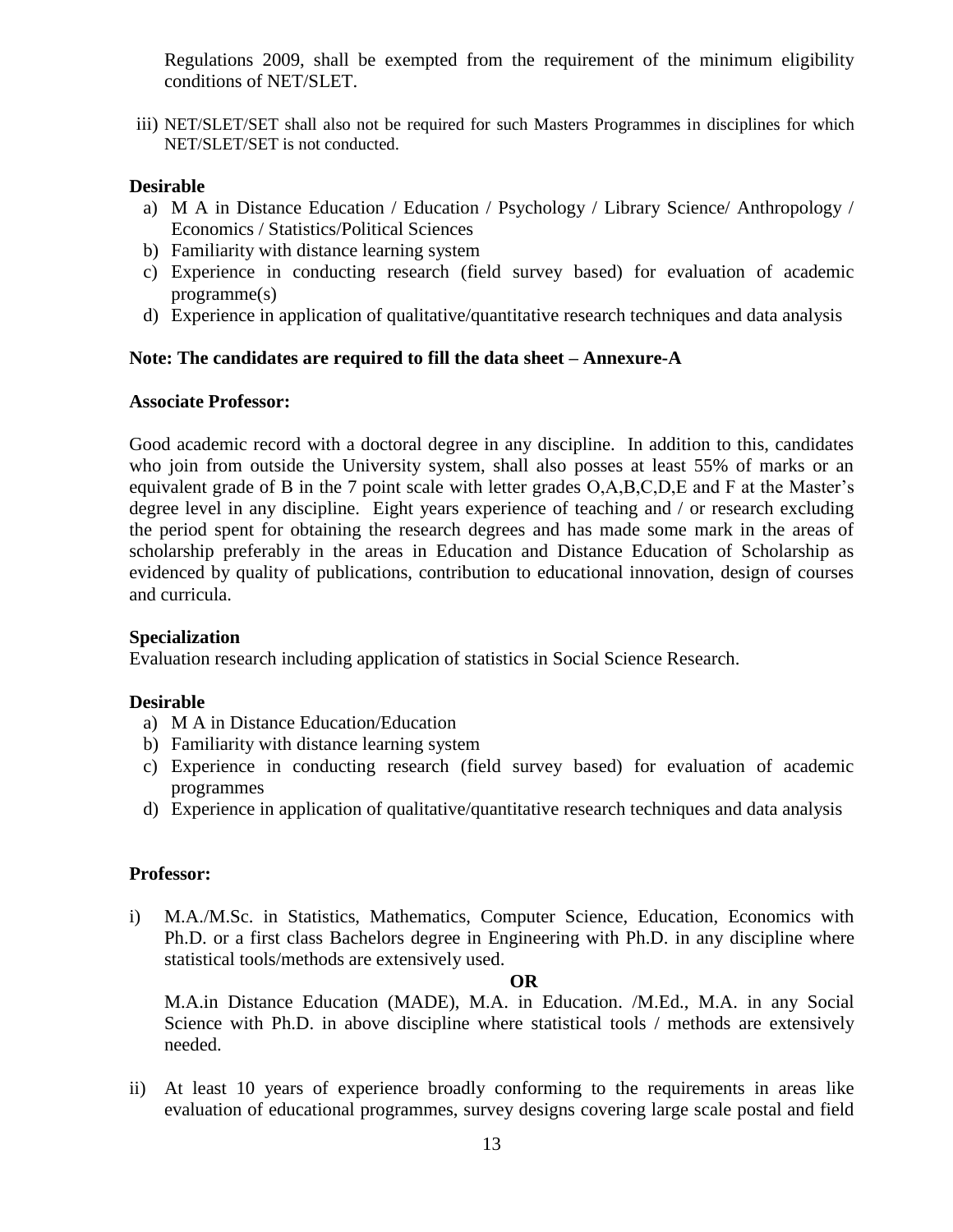surveys, data management covering collection, organisation, analysis and presentation of data and preparation of quantitative study reports for purposes of modifications in policy and implementation of reforms in Distance Education System.

## **OR**

An outstanding scholar with Ph.D. who has made significant contribution to knowledge in the area of Distance Education and has the relevant experience and proven ability to organize studies to evaluate educational programmes and the system of distance education using both qualitative and quantitative methods of evaluation. Ability to use statistical tools / methods extensively is a must.

- *I. General desirable for all teaching posts: Experience in ODL and development of self instructional learning material in the relevant discipline.*
- *II.Candidate who applies for the post of Professor/Associate Professor require to fill up the Annexure-B.*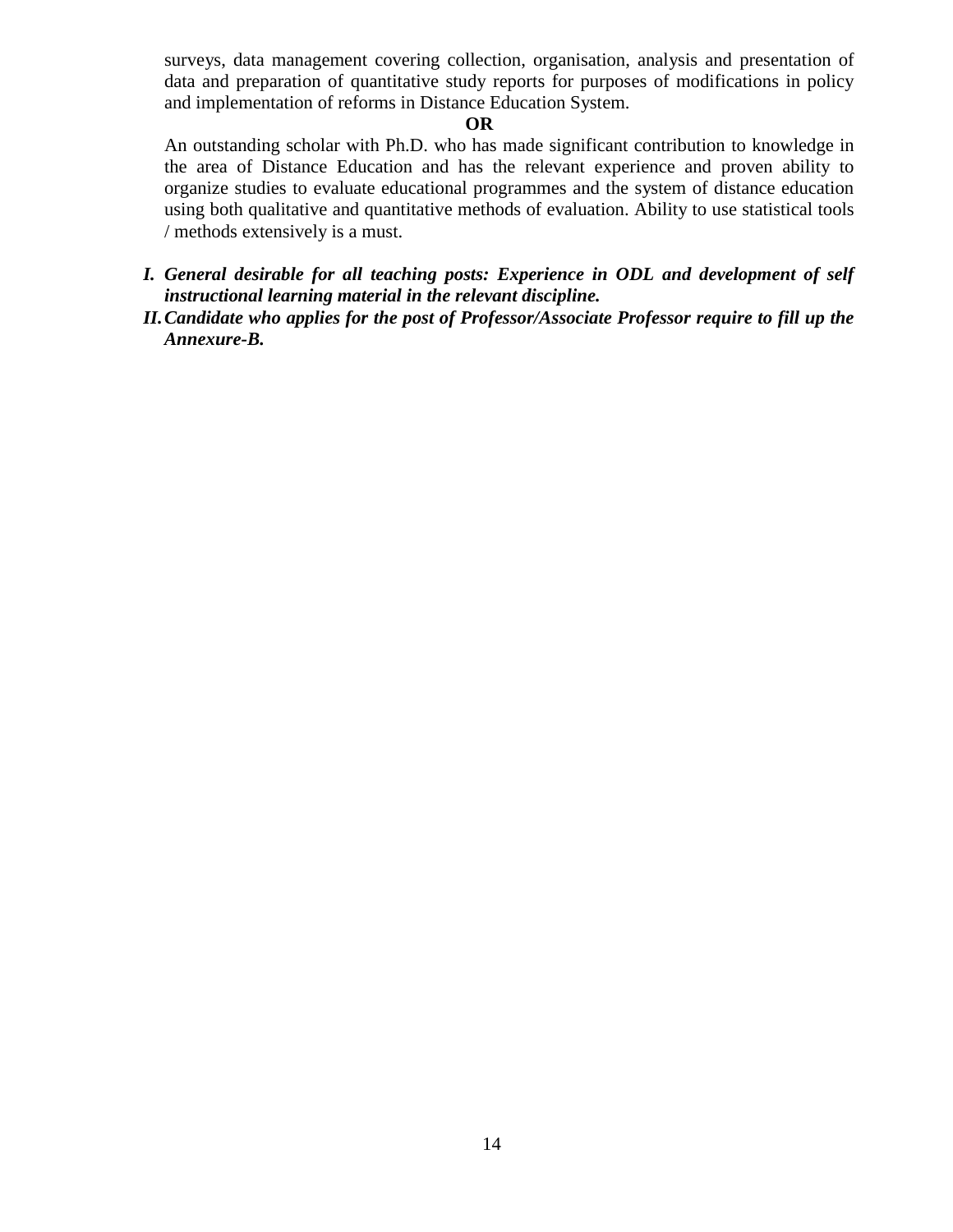# **General Conditions**

- 1. A relaxation of 5% may be provided, from 55% to 50% of the marks at the Master's level for the SC/ST/PH category candidates in posts reserved for them.
- 2. A relaxation of 5% may be provided, from 55% to 50% of the marks, to Ph.D. degree holders who have passed their Master's degree prior to 19.09.1991.
- 3. Only persons having 40% or above disability are eligible to apply against the posts reserved for Persons with Disabilities. They will be required to append Medical Certificate.
- 4. All the teaching posts are identified as suitable for OH/VH categories and other posts for OH/ VH/ HH categories.
- 5. Relevant grade which is regarded as equivalent of 55% wherever the grading system is followed by a recognized University shall also be considered eligible.
- 6. Applicants are requested to convert the grade points secured by them into its equivalent percentage of marks by enclosing the standard conversion formula, where the institutions followed the grading systems.
- 7. Separate application is required for each post and category applied for.
- 8. Applicants who are in employment should send their application through their employer. May be sent an advanced copy directly but a No objection certificate (NOC) or duly forwarded application should be submitted at the time of interview.
- 9. The selection authority may consider the name of any person for appointment even if he/she may not have applied.
- 10. Candidates from outside Delhi, when called for interview, will be paid to and fro second class rail fare only by the shortest route on production of rail tickets.
- 11. Since applications received may be short listed, merely possessing the prescribed qualification and requisite experience would not entitle a person to be called for interview/ written test.
- 12. No interim queries regarding test / interview will be entertained at any stage.
- 13. The number of vacancies are subject to change and the University reserves the right not to fill up any of the vacancies advertised, if the circumstances so warrant.
- 14. The University will not be responsible for postal delay in any correspondences with the applicants.